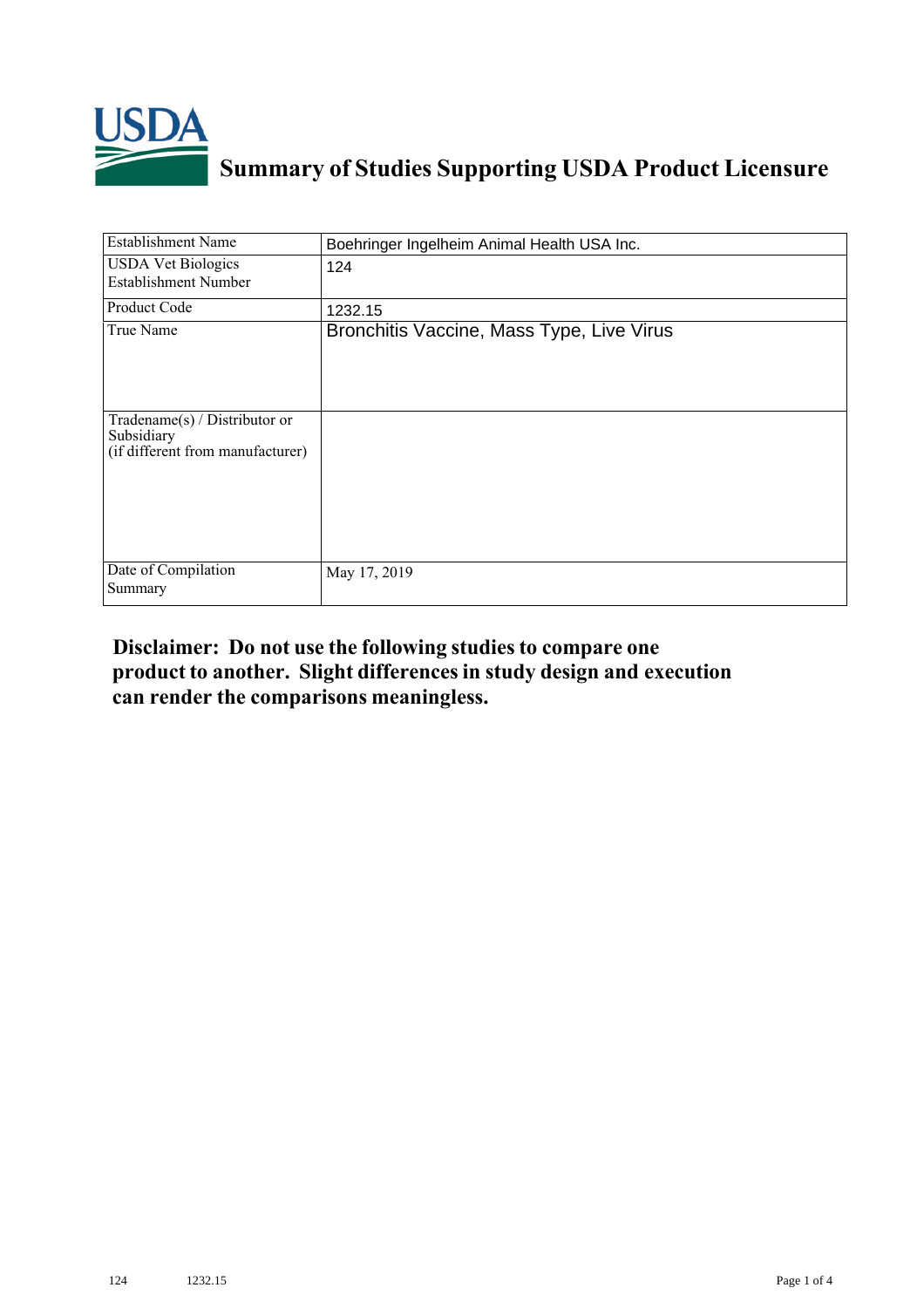| <b>Study Type</b>              | Efficacy                                                                                                                                                                                                                                                                                                                    |
|--------------------------------|-----------------------------------------------------------------------------------------------------------------------------------------------------------------------------------------------------------------------------------------------------------------------------------------------------------------------------|
| <b>Pertaining to</b>           | Infectious bronchitis virus, Massachusetts type                                                                                                                                                                                                                                                                             |
| <b>Study Purpose</b>           | Demonstrate efficacy against infectious bronchitis virus,                                                                                                                                                                                                                                                                   |
|                                | Massachusetts type                                                                                                                                                                                                                                                                                                          |
| <b>Product Administration</b>  | Drinking water                                                                                                                                                                                                                                                                                                              |
| <b>Study Animals</b>           | Chickens                                                                                                                                                                                                                                                                                                                    |
| <b>Challenge Description</b>   |                                                                                                                                                                                                                                                                                                                             |
| <b>Interval observed after</b> |                                                                                                                                                                                                                                                                                                                             |
| challenge                      |                                                                                                                                                                                                                                                                                                                             |
| <b>Results</b>                 | Study data were evaluated by USDA-APHIS prior to product<br>licensure and met regulatory standards for acceptance at the time of<br>submission. No data are published because this study was submitted<br>to USDA-APHIS prior to January 1, 2007, and APHIS only requires<br>publication of data submitted after that date. |
| <b>USDA Approval Date</b>      | September 22, 1993                                                                                                                                                                                                                                                                                                          |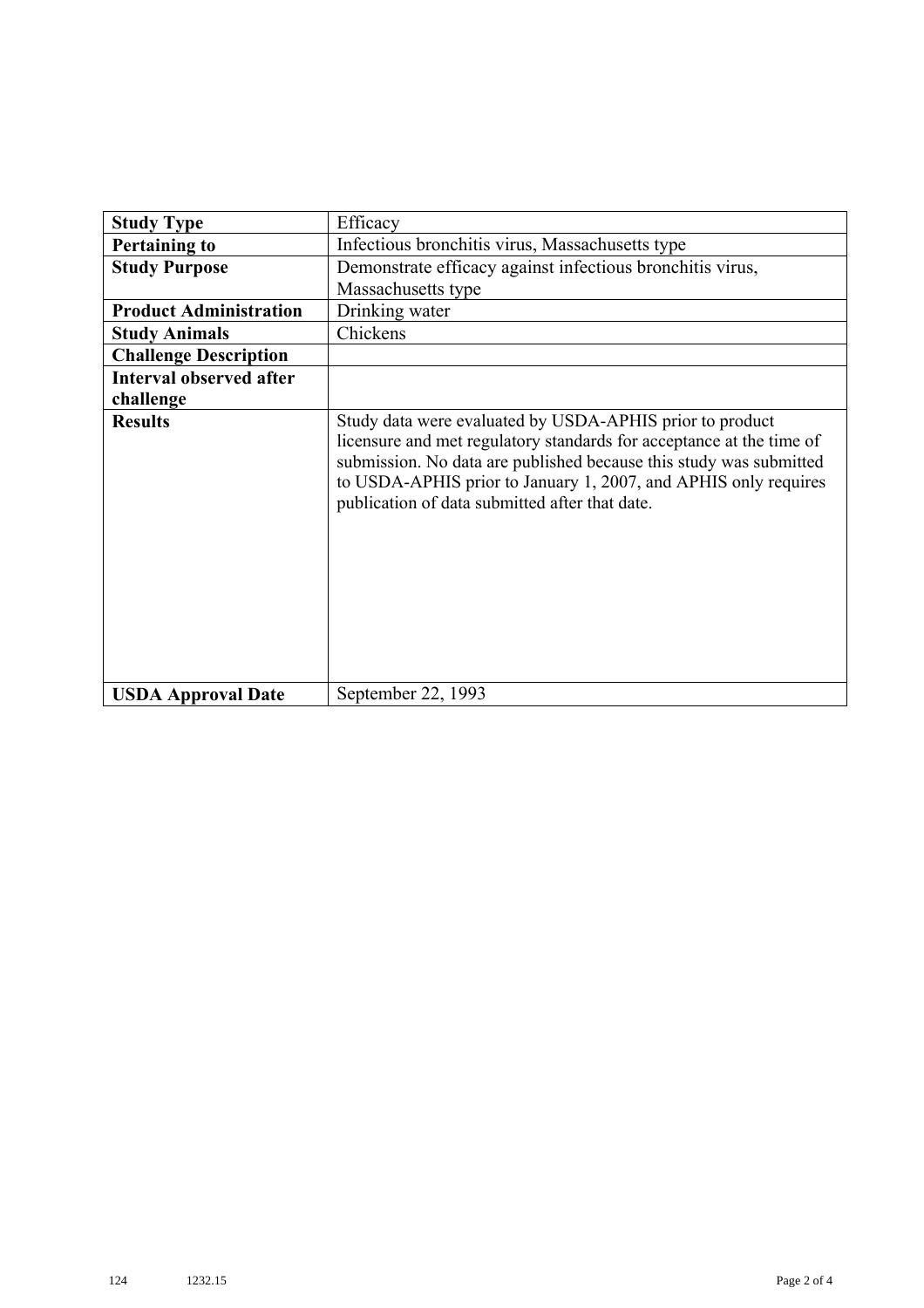| <b>Study Type</b>              | Efficacy                                                                                                                                                                                                                                                                                                                    |
|--------------------------------|-----------------------------------------------------------------------------------------------------------------------------------------------------------------------------------------------------------------------------------------------------------------------------------------------------------------------------|
| <b>Pertaining to</b>           | Infectious bronchitis virus, Massachusetts type                                                                                                                                                                                                                                                                             |
| <b>Study Purpose</b>           | Demonstrate efficacy against infectious bronchitis virus,                                                                                                                                                                                                                                                                   |
|                                | Massachusetts type                                                                                                                                                                                                                                                                                                          |
| <b>Product Administration</b>  | Coarse aerosol spray                                                                                                                                                                                                                                                                                                        |
| <b>Study Animals</b>           | Chickens                                                                                                                                                                                                                                                                                                                    |
| <b>Challenge Description</b>   |                                                                                                                                                                                                                                                                                                                             |
| <b>Interval observed after</b> |                                                                                                                                                                                                                                                                                                                             |
| challenge                      |                                                                                                                                                                                                                                                                                                                             |
| <b>Results</b>                 | Study data were evaluated by USDA-APHIS prior to product<br>licensure and met regulatory standards for acceptance at the time of<br>submission. No data are published because this study was submitted<br>to USDA-APHIS prior to January 1, 2007, and APHIS only requires<br>publication of data submitted after that date. |
| <b>USDA Approval Date</b>      | January 10, 1994                                                                                                                                                                                                                                                                                                            |